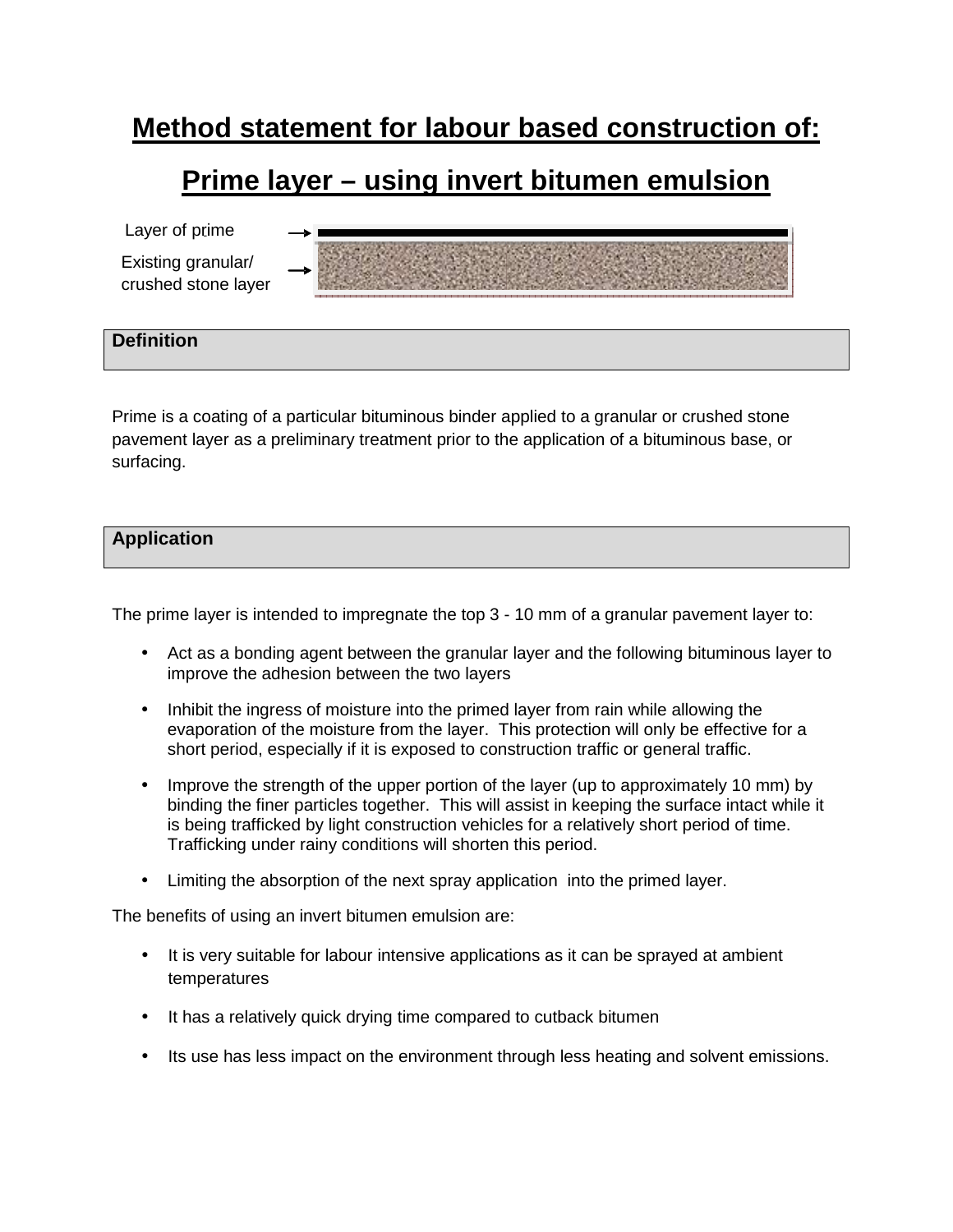The application rate for an invert prime will be specified by the client or his agent based on the condition of the road surface, but will generally be 0.95  $\text{L/m}^2$  with the net quantity of bitumen residue in the region of 0.35  $\text{L/m}^2$ .

- For open graded or coarse layers the spray rate can be increased by 0.15 L/m<sup>2</sup>.
- For fine, very dense layers the spray rate can be decreased by 0.15 L/m<sup>2</sup>.

## **Material requirements**

**Invert Bitumen Emulsion:** - complying with SANS 1260. The products can be obtained in 200 litre drums or in bulk

**Note:** Should insufficient penetration of the invert emulsion occur the supplier of the product should be contacted for assistance. In the interests of safety of workers and care of the environment, the addition of illuminating paraffin on site should not be permitted.

## **Plant and equipment requirements**

| Item                                                             | Number of items |
|------------------------------------------------------------------|-----------------|
| Hand operated spray cart with 210<br>Litres emulsion drum holder |                 |
|                                                                  |                 |
| Spay tanker towed with tractor or<br>bakkie                      |                 |
| Hand brooms                                                      |                 |

#### **Labour requirements**

Below is the typical composition of a hand spray team required to spray 400 L/hr i.e. 2 drums of prime per hour. The sweeping operation needs to be balanced with the correct amount of labourers to ensure the spray operation is not delayed by the sweeping team.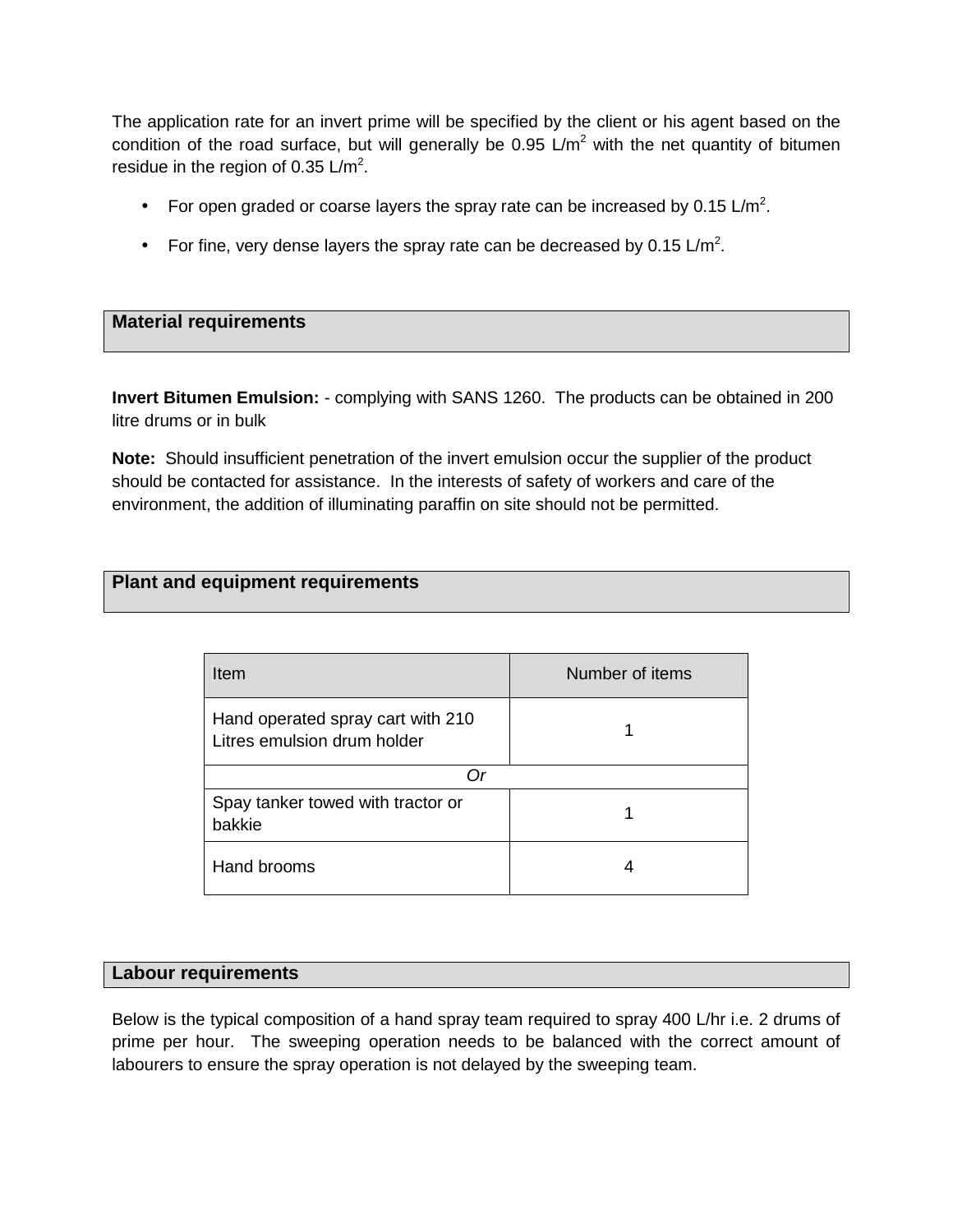| Activity                                    | Number of workers                              |
|---------------------------------------------|------------------------------------------------|
| Loading & spraying operation                | 2 or 3                                         |
| Sweeping of surface (75 $m^2$ /labourer/hr) | Min of 4 (depending on<br>area to be prepared) |

#### **Construction**

#### **Site and Base Preparation**

Prime may only be applied once the base layer has dried sufficiently. Specifications may vary, but as a general guide, the moisture content in the top 25 mm of the layer should be less than 50% of the Optimum Moisture Content (OMC)

Kerbing and channels, if present, will need to be covered and protected with black plastic, metal or thin timber sheets or other suitable material

The surface on which the prime is to be applied must be swept free of dust and other unwanted material. An exposed stone matrix is required to ensure a good interlock with the following layer. Sweeping should be done in a down-wind direction so as to aid the removal of dust from the surface. (See SABITA DVD200 for more detailed information on kerb protection and sweeping operations)

The base can be moistened with a light sprinkling of water prior to priming to assist in breaking the surface tension and avoid the formation of "fish eyes" in the primed surface. Care must be taken not to over-moisten the base as the excess moisture will inhibit penetration of the prime and adversely affect the bonding to the base layer.

#### **Loading the prime**

The emulsion can be sprayed direct from the 200 L drums if the hand pulled cart is used. Should a towed tanker be used, the required number of drums will need to be pumped into the cart at ambient temperature,.

The invert emulsion prime does not require heating for hand spraying operations.

#### **Weather constraints**

Spray applications should only be applied during the day and only in good weather conditions and when rain is not imminent. The expected weather conditions for the following 7 days should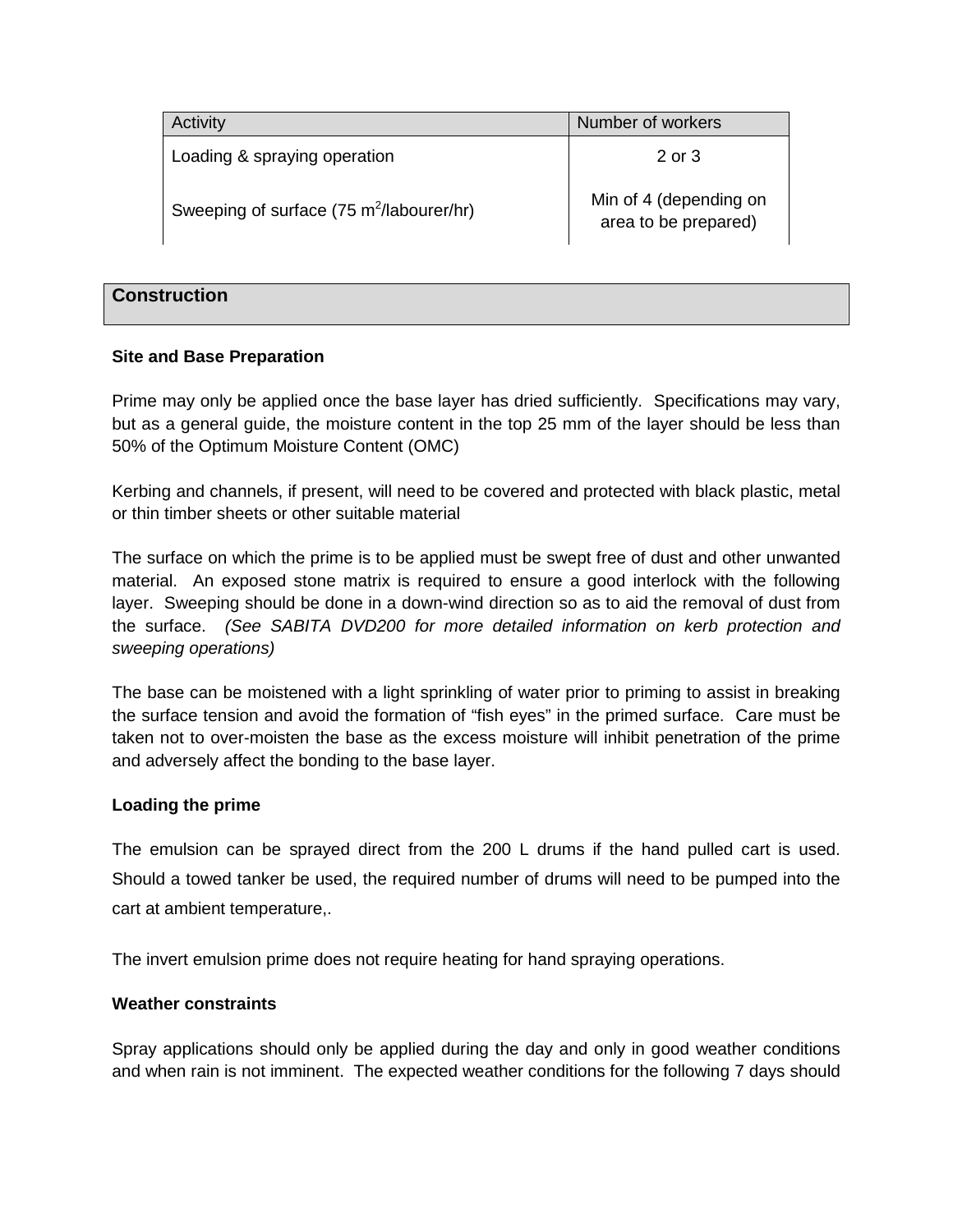be dry to allow the prime to penetrate the upper layer and the volatiles to evaporate. This drying and curing period may vary depending on the weather conditions.

When priming takes place the road surface temperature should be above 10  $^{\circ}$ C. Priming in the late afternoon is not advisable as the reduction in air temperature by dusk will result in the prime being less effective.

Care should be taken when spraying on a windy day as the spray may be carried some distance and damage property or passing vehicles down-wind of the operation.

#### **Spraying the prime by using a hand lance:**

Whether using a spray tanker (drawn by either a tractor or bakkie) a hand pulled spray cart with motor driven pump or a hand pulled spray cart with a manually operated pump, the preparation is essentially the same

The piping should be checked for leaks and the motor, where present, for correct operation, having no leaks, with pulley sufficiently tight and having sufficient oil and fuel.

Nozzles should be cleaned with diesel, if necessary, away from the road surface. Care should be taken not to cause spillages that will damage the environment. The trial spray can be done back into the drum to avoid pollution.

When using a hand pulled spray cart one or two additional team workers are required to pull the cart and assist with handling of the equipment on site. When using a spray cart with a manually operated pump a further additional person will be required to operate the pump action to spray the emulsion.

Calculate the area to be sprayed from the quantity of prime. **Example:** 200 L of prime (or 1 drum) will cover 210m<sup>2</sup> at an application rate of 0.95 L/m<sup>2</sup>. Therefore, if the road is 5 m wide, the drum will cover a total length of 42 m. This area should be marked out to assist in obtaining the correct spray rate.

Spraying should be carried out in wide sweeping movements of the hand lance with 1/3 overlaps between successive applications. The actual spray rate should be continuously checked by comparison of the area covered and the area marked. It is preferable to have the